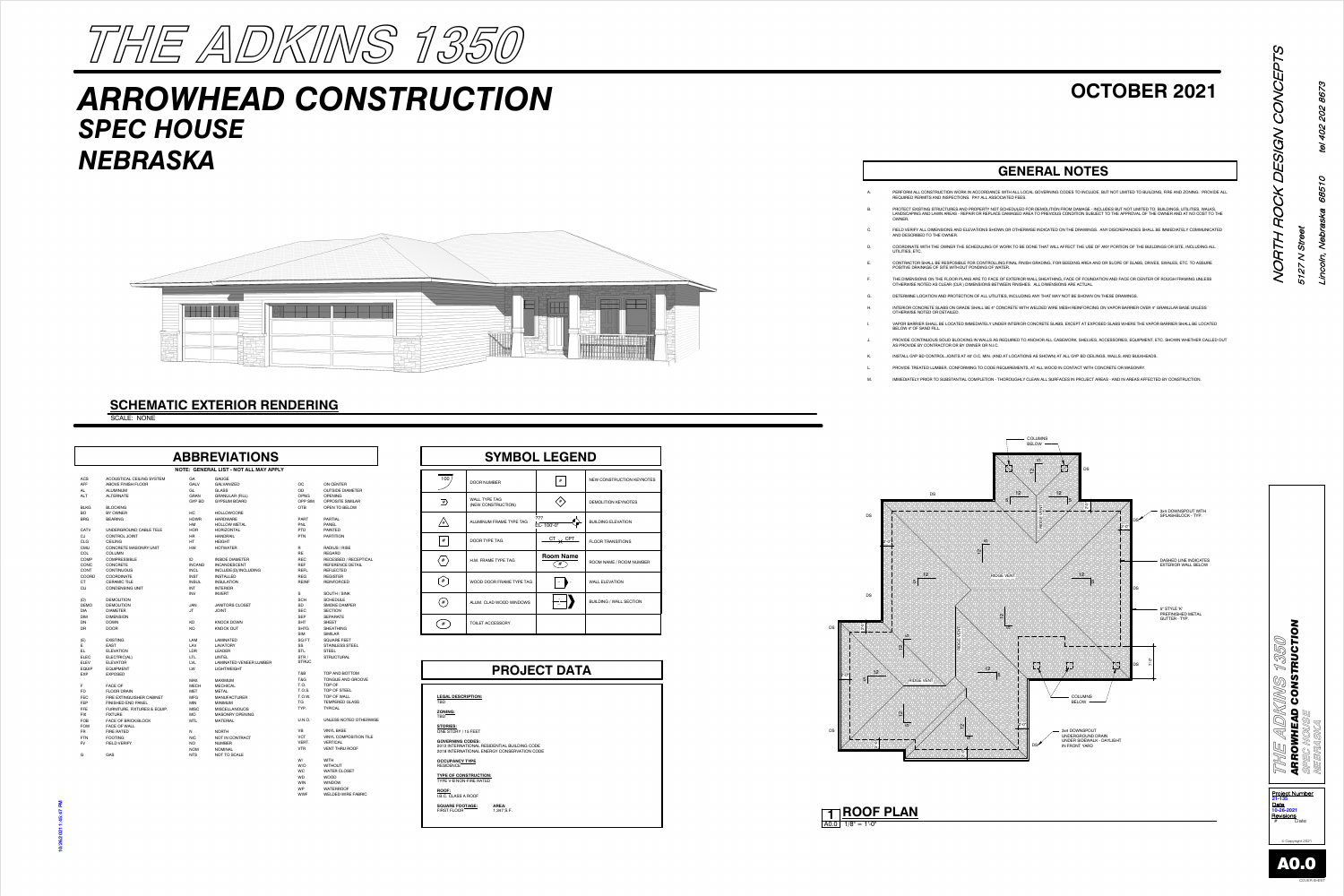![](_page_1_Figure_3.jpeg)

NORTH ROCK DESIGN CONCEPTS **ISCE** DESIGN  $\tilde{\mathcal{L}}$ HL. NOR<sup>"</sup> 5127

 $\mathcal{O}_{1}$ 

<u>Date</u> **Revisions**<br># Date <u>Project Number</u> © Copyright 2021 **21-135** A1.1

**KINS 1350<br>Construction** *ARROWHEAD CONSTRUCTION* THE ADKI<br>ARROWHEAD<br>SPEC HOUSE **SPEC HOUSE NEBRASKA**

**BASEMENT** 90'-11 3/4"

<span id="page-1-0"></span>![](_page_1_Figure_1.jpeg)

![](_page_1_Picture_5.jpeg)

Lincoln, Nebraska 68510 tel 402 202 8673

68510

oh,

402 202 8673

/Q

5127 N Street

 $\geq$ 

 $45$ 

FIRST FLOOR PLAN

**THE ADKINS 1350**

![](_page_1_Picture_0.jpeg)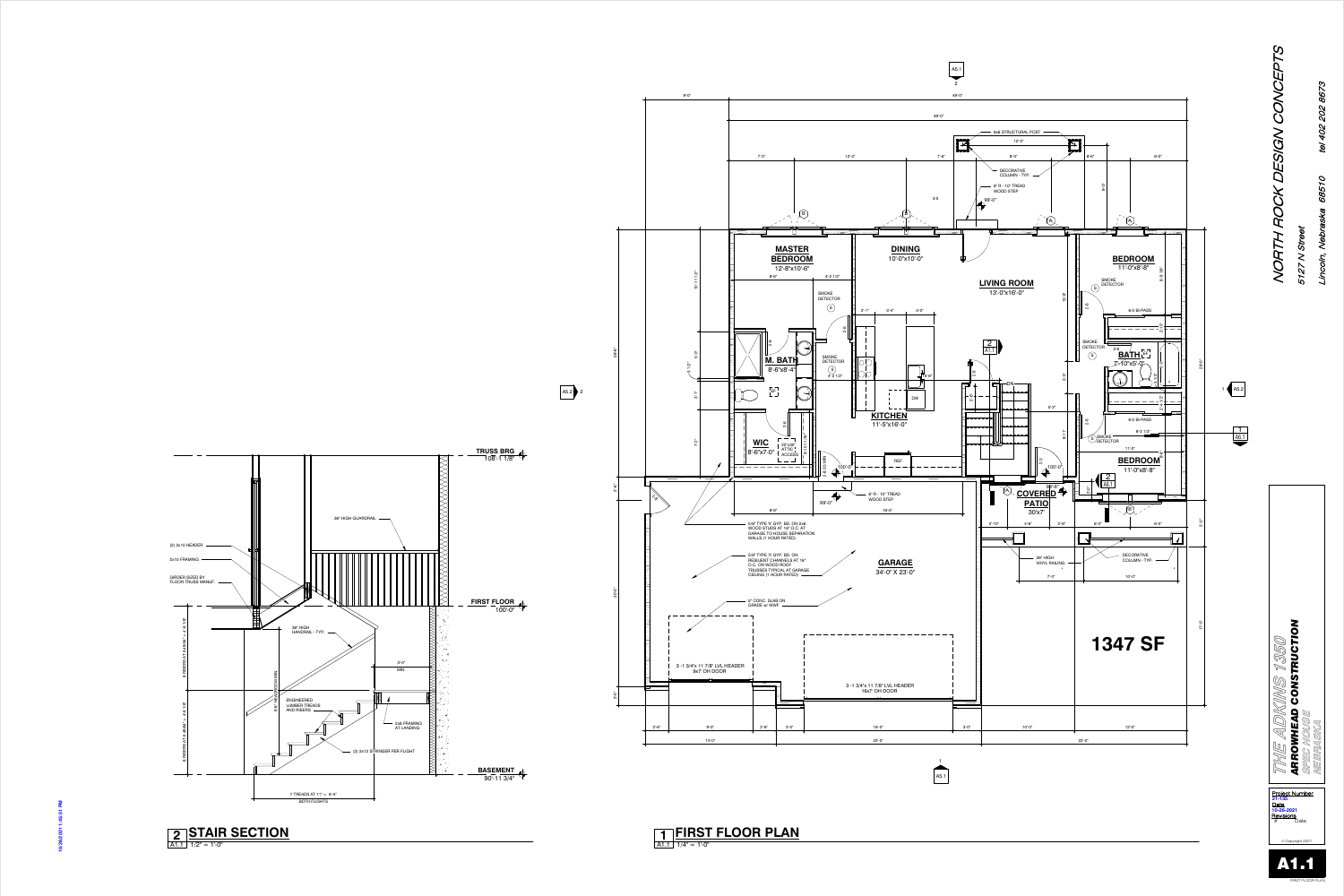![](_page_2_Figure_1.jpeg)

NORTH ROCK DESIGN CONCEPTS  $\Omega$ <u>N</u>  $\Gamma$  $\mathcal{T}$ NOR<sup>"</sup>

**1 BASEMENT FLOOK PLAN**<br> **10.26-2021**<br> **10.26-2021**<br> **10.26-2021**<br> **10.26-2021 1 BASEMENT FLOOR PLAN**

14'-0" ---------------24" WIDE x 40" DEEP CONT. TRENCH FOOTING w/ 4 #5 T&B WITH #3 TIES AT 24" O.C. 6'-0" 2 [A6.1](#page-5-0) EGRESS WINDOW B WELL  $\Lambda$   $\Lambda$ . \_ \_ \_ \_ \_ \_ \_ \_ \_ \_ 15'-5"  $\sqrt{1}$ <u>and</u> [A6.1](#page-5-0)  $\overline{\phantom{0}}$ 2x6 WOOD STUDS AT 16" O.C. DIRECTLY BELOW FLOOR TRUSSES - BEARING WALL 17'-0" 5'-17'-0" 5'-17'-0" 5'-17'-0" 5'-17'-0" 5'-17'-0" 5'-17'-0" 5'-17'-0" 5'-17'-0" 5'-17'-0" 5'-17'-0" 5'-<br>T T.O. FND EL- 98'-7 3/4"  $($  W.H. T.O. FND 0ო  $\Box$ EL- 99'-6 3/4" F.D.┆╠╺╸╾╺╶╺╺  $\frac{1}{2}$  H = = = = = = = MECH -0"<br>2' SUMP PIT TOP CHORD BEARING TRUSSES -<br>ดี \_\_\_\_\_\_\_\_\_\_ — — — — — — — — — — — -UNEXCAVATED - - - - - - - - - - - - -. \_ \_ \_ \_ \_ \_ \_ \_ \_ \_ \_ \_ ---------------------------- 12'-0" HAUNCH ON FOUNDATION WALL UNDER GRADE BEAM

Lincoln, Nebraska 68510 tel 402 202 8673

68510

oh,

8673

202

402

tel

5127 N Street

 $\geq$ 

5127

 $35$ 

![](_page_2_Picture_6.jpeg)

![](_page_2_Picture_7.jpeg)

A1.2 1/4" = 1'-0"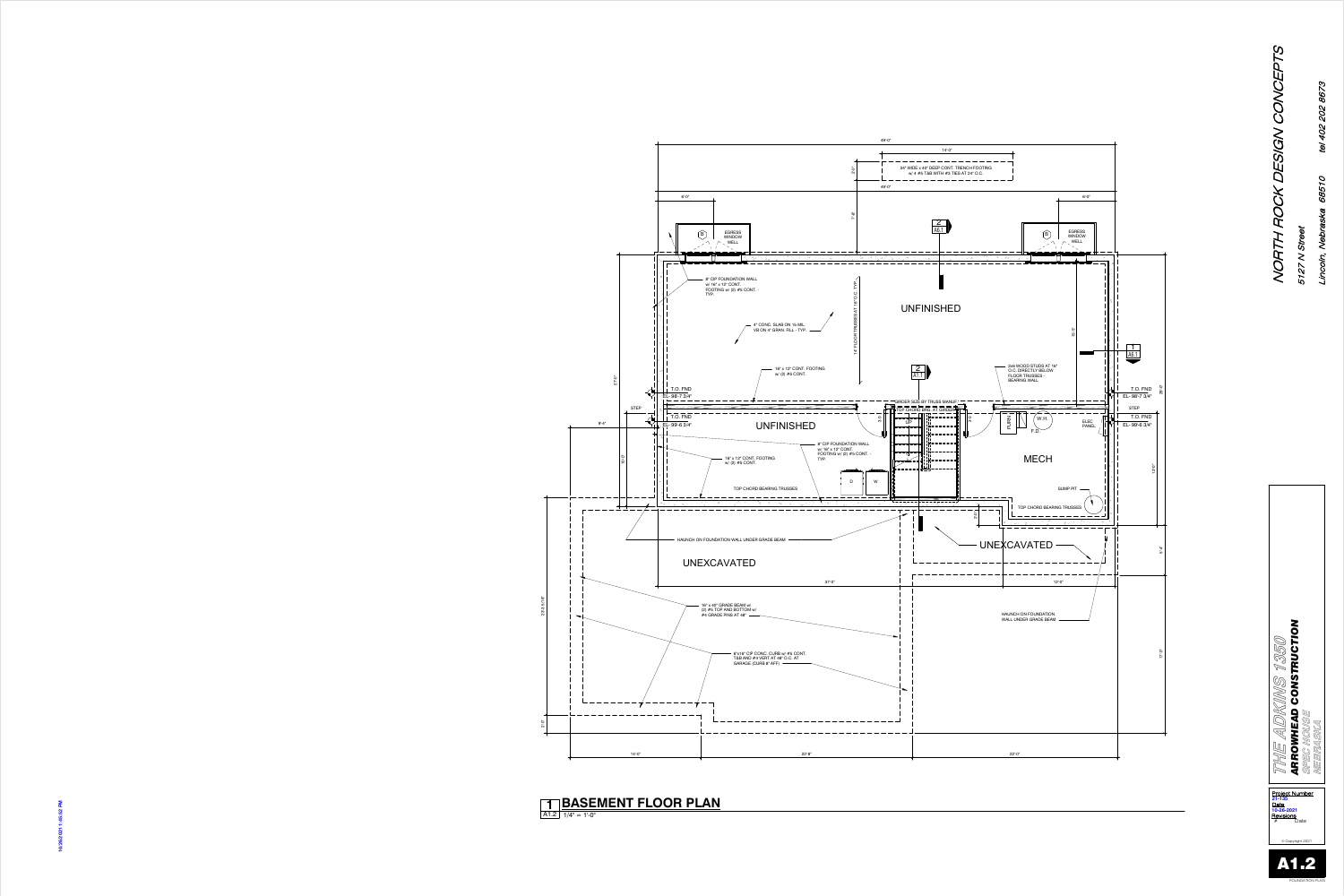RIDGE VENTING 125CLASS 'A' ASPHALT SHINGLES TYP. 2x6 PREFINISHED MTL FASCIA PRE-FINISHED 5" STYLE 'K' ALUM. GUTTERS **TRUSS BRG** 108'-1 1/8" *KINS 1350*<br>Construction *ARROWHEAD CONSTRUCTION* **THE ADKINS 1350 FIRST FLOOR** 100'-0" GRADE CONC. GRADE BEAM  $\sim$  1.1  $\,$ HAUNCH UNDER GRADE BEAM  $\sim$  1.1  $\,$  $\sim 1.1$  . **BASEMENT** 90'-11 3/4" ————————— **T.O. FTG.** 90'-7 3/4" **21-135 10-26-2021**<br> **10-26-2021**<br> **10-26-2021**<br> **10-25:54 PM 10-26-2021** <u>Date</u>

![](_page_3_Figure_16.jpeg)

Lincoln, Nebraska 68510 tel 402 202 8673 402 202 8673 ley 68510  $\tilde{\leq}$ oh,

MINERAL FIBER CEMENT TRIM

![](_page_3_Figure_12.jpeg)

CONC. GRADE BEAM

MINERAL FIBER CEMENT LAP SIDING

|             | <b>WINDOW SCHEDULE</b> |                      |              |                           |                 |                                   |                                        |                |
|-------------|------------------------|----------------------|--------------|---------------------------|-----------------|-----------------------------------|----------------------------------------|----------------|
|             |                        |                      |              | <b>ROUGH OPENING SIZE</b> |                 |                                   |                                        |                |
| <b>MARK</b> | <b>MANUF, NO.</b>      | <b>IMANUFACTURER</b> | <b>WIDTH</b> | <b>HEIGHT</b>             |                 | <b>WINDOW TYPE FRAME MATERIAL</b> | <b>GLASS TYPE</b>                      | <b>REMARKS</b> |
|             |                        |                      |              |                           |                 |                                   |                                        |                |
| A           | ELCA3759               | <b>ELEVATE</b>       | $3' - 0''$   | $5 - 0$ "                 | <b>CASEMENT</b> | <b>FIBERGLASS</b>                 | LOW-E ARGON FILLED<br><b>INSULATED</b> |                |
| B           | ELCA3759-2W            | <b>ELEVATE</b>       | 16'-0"       | $5 - 0$ "                 | <b>CASEMENT</b> | <b>FIBERGLASS</b>                 | LOW-E ARGON FILLED<br><b>INSULATED</b> |                |

<span id="page-3-0"></span>PREFINISHED METAL ON 2x6 FASCIA

MANUFACTURED THIN STONE VENEER

![](_page_3_Figure_19.jpeg)

© Copyright 2021

5127 N Street

 $\geq$ 

 $45$ 

![](_page_3_Picture_24.jpeg)

A5.1 1/4" = 1'-0"

#### **2 REAR ELEVATION**

A5.1 1/4" = 1'-0"

#### **1 FRONT ELEVATION**

![](_page_3_Picture_23.jpeg)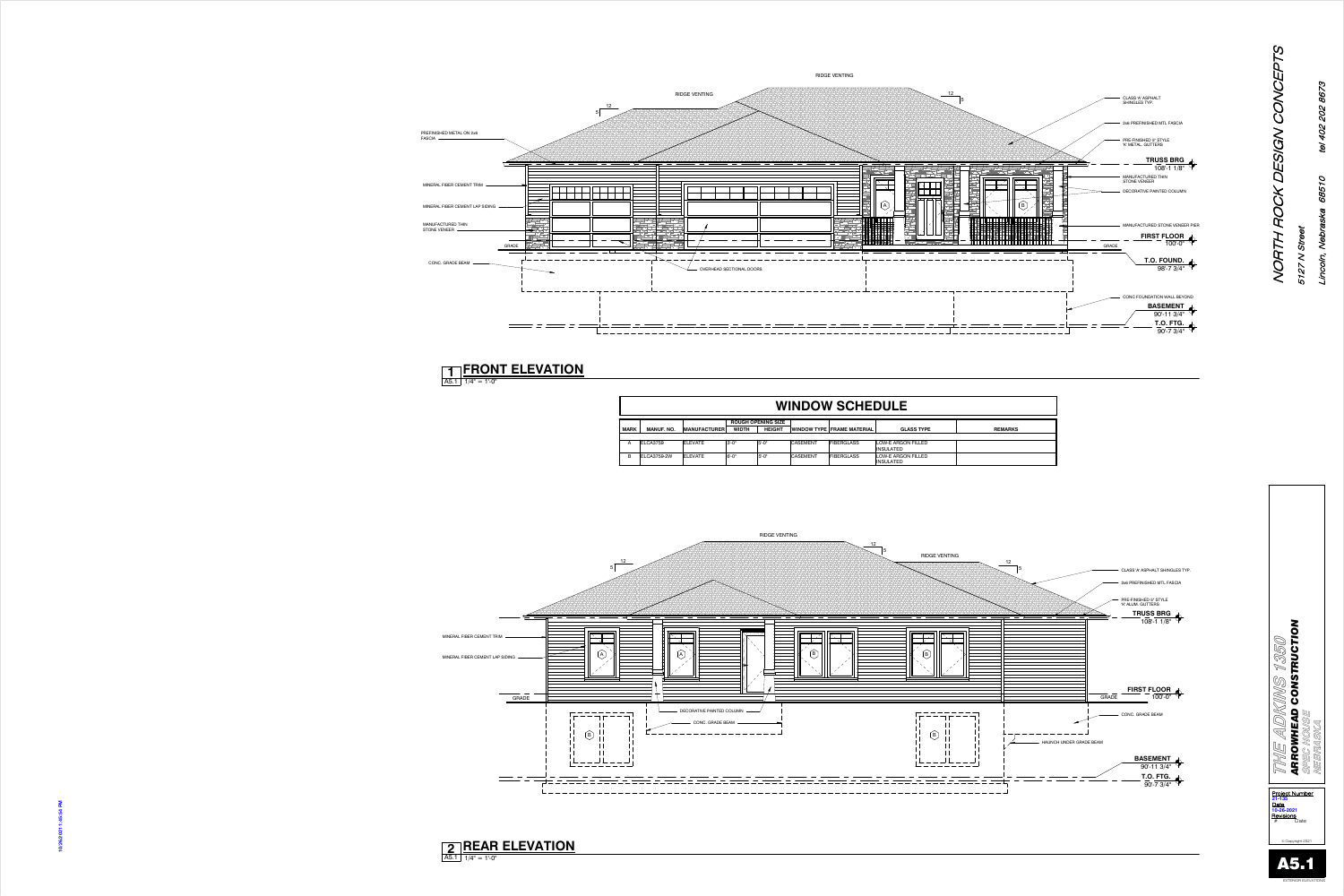<span id="page-4-0"></span>![](_page_4_Figure_0.jpeg)

NORTH ROCK DESIGN CONCEPTS  $\mathcal{T}$ NOR<sup>®</sup>

8673

5127 N Street 5127

 $35$ 

 $\geq$ 

![](_page_4_Figure_2.jpeg)

![](_page_4_Picture_9.jpeg)

EXTERIOR ELEVATIONS

![](_page_4_Picture_3.jpeg)

#### **2** LEFT ELEVATION **EXAMPLEMATION**

![](_page_4_Picture_8.jpeg)

![](_page_4_Figure_1.jpeg)